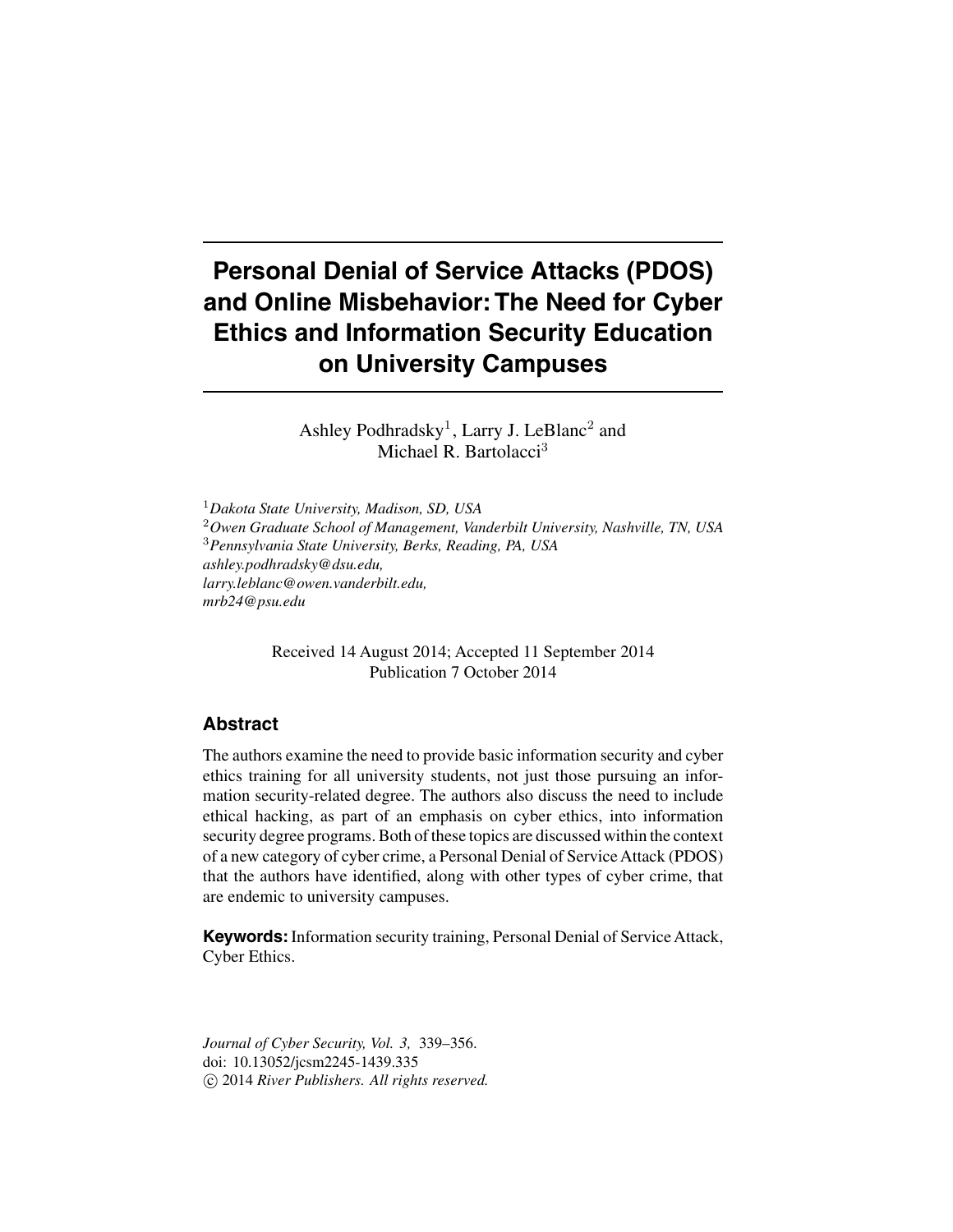# **1 Introduction**

The Internet has undeniably become a necessity for many people across the globe. From conducting online banking and paying bills, searching Google, and asking WebMD for medical advice, the Internet is relied upon for a myriad of functions in everyday life. Businesses and governments alike have the same dependency on Internet-based communication, cloud storage, online transaction processing capabilities, and other Internet-enabled tools to keep their entities up and running. With the vast volume of online business transactions today, the importance of securing our online world is more important than ever. Since cyber-attacks have become a fact of life as the Internet grows. Fred Cohen, who is best known for his early work on computer viruses, and Robert Tappan Morris, who created one of the first computer worms, have demonstrated the limitations and vulnerabilities of our networks [1]. Michael Glenn Mullen, retired U.S. Navy Admiral, stated that "the single biggest existential threat that's out there is cyber [2]." Given the importance of deterring and resolving cyber security attacks of varying degrees in the U.S., information security has become a top priority for corporations, government entities, and the general populace. In response to the need for information security education, the U.S. government has created the Comprehensive National Cybersecurity Initiative (CNCI) to expand the nation's cyber security educational capabilities [3]. Initiative #8 of the CNCI identifies that "Billions of dollars are being spent on new technologies to secure the U.S. Government in cyberspace; it is the people with the right knowledge, skills, and abilities to implement those technologies who will determine success." The initiative further adds that there are not enough cybersecurity experts and "we must develop a technologically-skilled and cyber-savvy workforce and an effective pipeline of future employees".

As a result, many universities are beginning to implement focused information security programs and are adapting existing curricula to focus on this important area based on standards developed by the National Security Administration [4]. The problem with the creation of just these limited scope programs, from the authors' point of view, is twofold:

- they limit the scope of information security education to a small set of students
- they do not include a sufficient coverage of cyber ethics, instead focusing on more traditional defensively-oriented information security skills

Cyber ethics must also play an equally important role in in cyber security education for all students at a university and would play a crucial role in their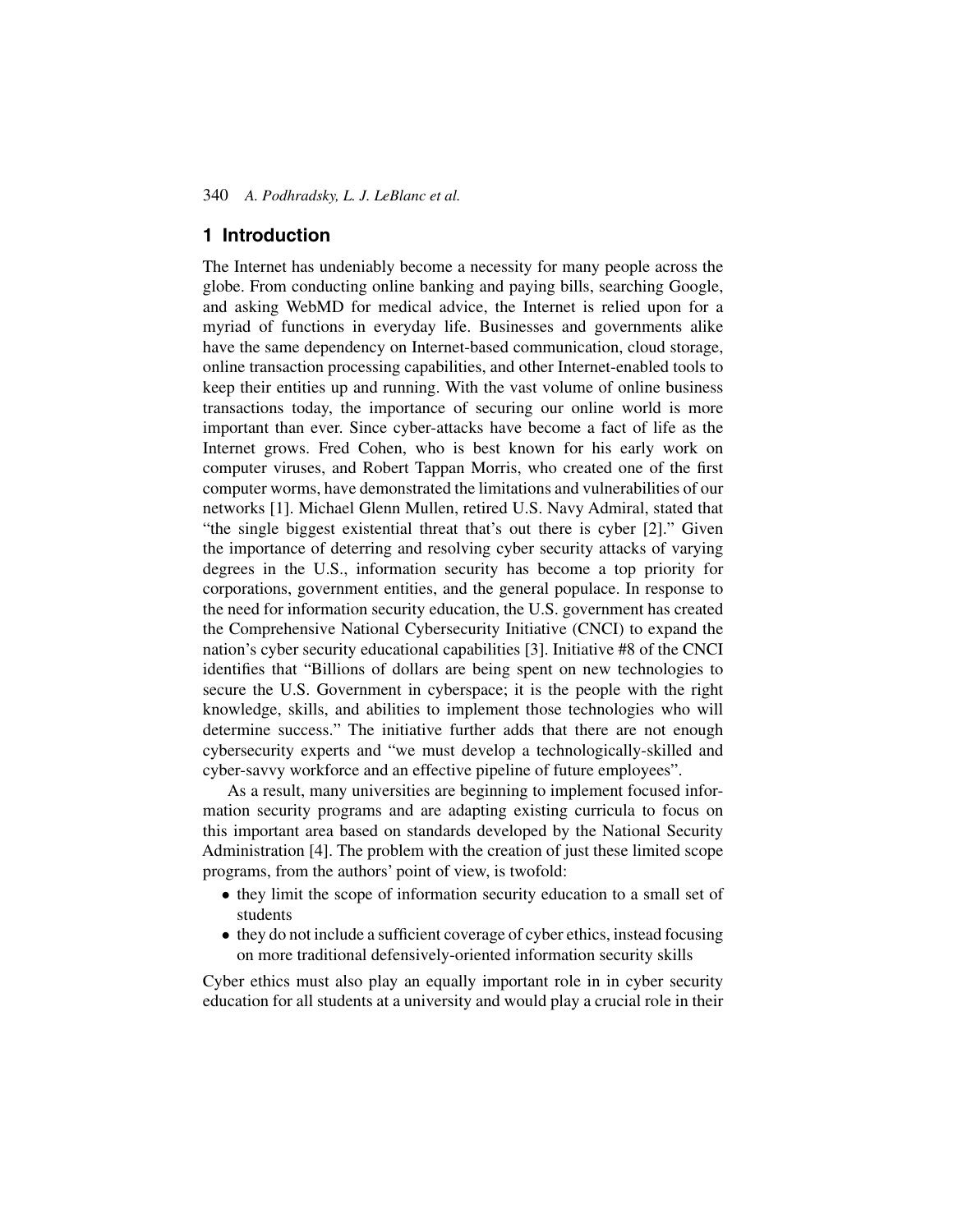personal information security on campus. This work examines the need for information security and cyber ethics training for all university students and does so in the context of a newly categorized type of cybercrime, the Personal Denial of Service attack (PDOS) [5] and similar forms of online misbehavior. The need for basic information security and cyber ethics training for all students arises from the environment of a highly networked university campus and the close proximity students have with one another in it. The authors posit that this category of Internet crime, the PDOS, and many similar types of online misbehavior are ideally suited for universities' relaxed and social atmosphere of interaction and unlimited Internet connectivity. A PDOS is a cyber-crime in which an individual deliberately prevents the access of another individual or small group to online services. Such an attack can be undertaken using easily obtained information about a target's online services and Internet habits. We developed a survey was and administered it to students at four universities and a fifth non-university control group to help assess student attitudes towards online account security regarding a specific type of cyber crime, an online account breach. This survey provides some evidence that account breaches do occur regularly on university campuses to unsuspecting students and that existing laws do not deter such activity.

Although the initial impetus for this work was to examine the need to include basic information security and cyber ethics training for all students due to their vulnerabilities to attacks such as a PDOS, the authors also realized that information security curricula in the U.S. fell short of our expectations for its cyber ethics content. The scope of our work expanded to also include an examination of cyber ethics in the context of teaching ethical hacking. We argue that cyber ethics must not only be taught in the context of personal information security for the student body as a whole to limit the impact of online misbehavior, but must also exist in specific information security programs and their courses.

# **2 Student Online Misbehavior**

The reliance on the Internet across the world has created a tech-savvy generation of young people who spend a good deal of their time online. "Millennials", as they are called, have grown up with online services such as Facebook, Google, Massively Multiplayer Online Games (MMOG's), online chatting, and social networks as an integral part of their lives. Given such a full time connection to online resources through a wide variety of Internetconnected devices, many users have been tempted to perform activities outside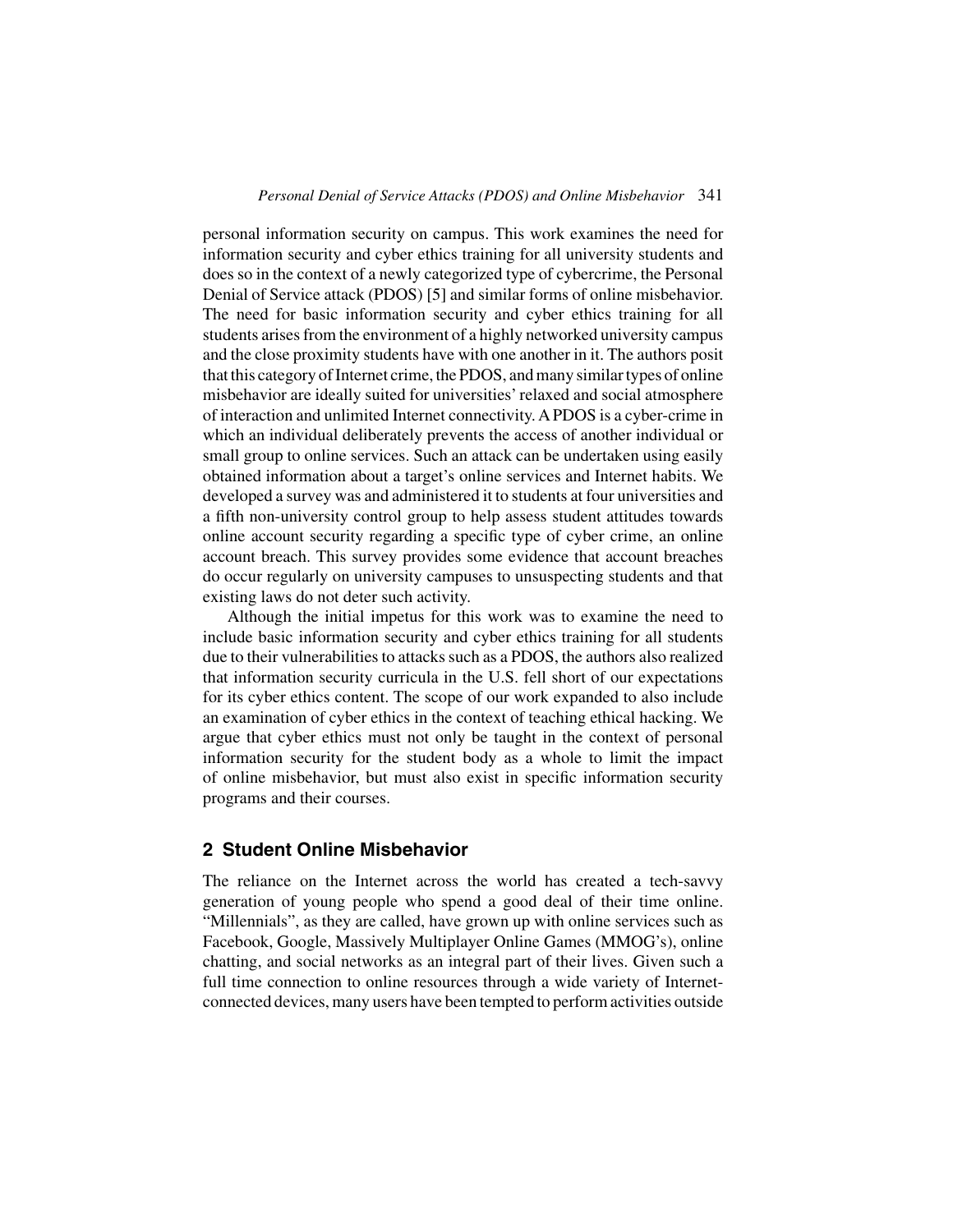the boundaries of acceptable online behavior. The darker side of online activity includes more serious offenses such as cyber bullying, online fraud, and hacking, but also includes other types of online misbehavior that are sometimes overlooked or even tacitly accepted by this demographic group. The potential reasons for initiating these activities are myriad, but Routine Activities Theory [6] has been put forth to help explain the origins of crimes such as these. A component of the Routine Activities Theory is the assumption that anyone may commit a crime if given the opportunity or circumstances to do so. An additional assumption that relates to this is that victims of such crimes consciously placed themselves in situations where such crimes may occur. These notions, although controversial to some sociologists and criminologists, set the stage for the discussion of Personal Denial of Service Attacks (PDOS) and other lesser known forms of online misbehavior and their ramifications for students in a university setting.

As previously mentioned, a PDOS [5] is an attack on a person or small group where access to online services is denied through a clever manipulation of existing security procedures implemented by the online service providers. With the dependence on "the cloud" for accessing remotely hosted applications, synchronizing applications between devices, storage, and a myriad of other purposes, continuous access to online services accounts is not a mere luxury, but a necessity for many individuals to live their life each day. A PDOS intentionally seeks to invoke online account security procedures in order to deny a rightful account owner access to the account. This type of cybercrime, while falling short of an actual account breach or what is traditionally defined as cyber harassment, still represents a potentially damaging form of online misbehavior that is relatively easy to perpetrate and difficult to succinctly track. Universities are full of Internet-savvy young people, many with a "gaming" mentality, advanced online technical knowledge, and underdeveloped ethics, who are prime candidates to commit a PDOS attack or similar type of cyber crime. Other types of cyber crime such as theft of intellectual property, the illegal downloading and distribution of copyrighted material, and cyber harassment occur with great regularity on university campuses. Given this environment, and driven by the notions of the Routine Activities Theory, it is more prudent than ever to include basic information security and cyber ethics training as part of the curriculum for all university students.

According to the Privacy Rights Clearinghouse [7], cyber-stalking includes the list of actions detailed below. It should be noted that a PDOS is not directly described by any of the actions in this list. A PDOS attack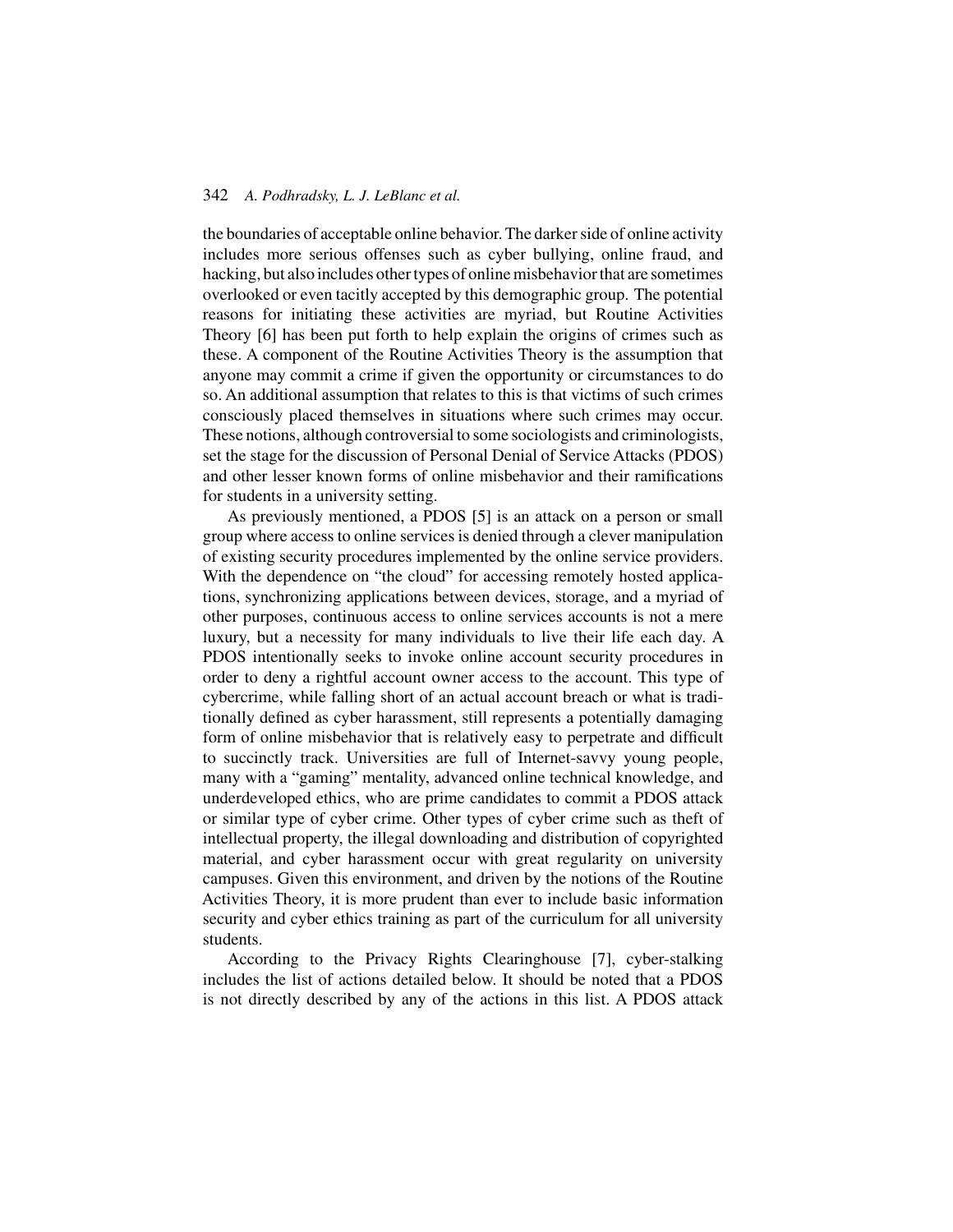does not include sending threatening emails, hacking into an account (in fact in a PDOS, the attacker is intentional not breaching the account in order to activate security mechanisms by the online service provider), creating false accounts, posting messages to online boards, or spamming the victim. Therefore, a PDOS is one form of online misbehavior that university students might engage in with limited fear of legal oversight and policing. Cyber-stalking actions:

- Sending manipulative, threatening, lewd or harassing emails from an assortment of email accounts.
- Hacking into a victim's online accounts (such as banking or email) and changing the victim's settings and passwords.
- Creating false online accounts on social networking and dating sites, impersonating the victim or attempting to establish contact with the victim by using a false persona.
- Posting messages to online bulletin boards and discussion groups with the victim's personal information, such as home address, phone number or Social Security number. Posts may also be lewd or controversial – and result in the victim receiving numerous emails, calls or visits from people who read the post online.
- Signing up for numerous online mailing lists and services using a victim's name and email address [7]

A PDOS, due to the fact that it is not attempting compromise the integrity of information contained in an online account, would generally fall under the category of cyber ethics for basic information security education on university campuses. It is important to insure that students understand that even an attempt to interfere with the online account of another represents a cyber ethics breach and maybe in fact be a crime in certain jurisdictions. While an information security curriculum teaches students how to deal with the ever-increasing number of ways that systems, networks, data, and organizations can be attacked electronically and how to manage the information security function in an organization, it is very limited in the scope of students that it reaches. We are stressing the need for all students to be given training in best practices for conducting the online portion of their lives which includes basic personal information security and cyber ethics content.Additionally, most information security programs at universities focus on the technical and managerial aspects of information security and do not stress the more ubiquitous societal attitudes towards online conduct and cyber ethics.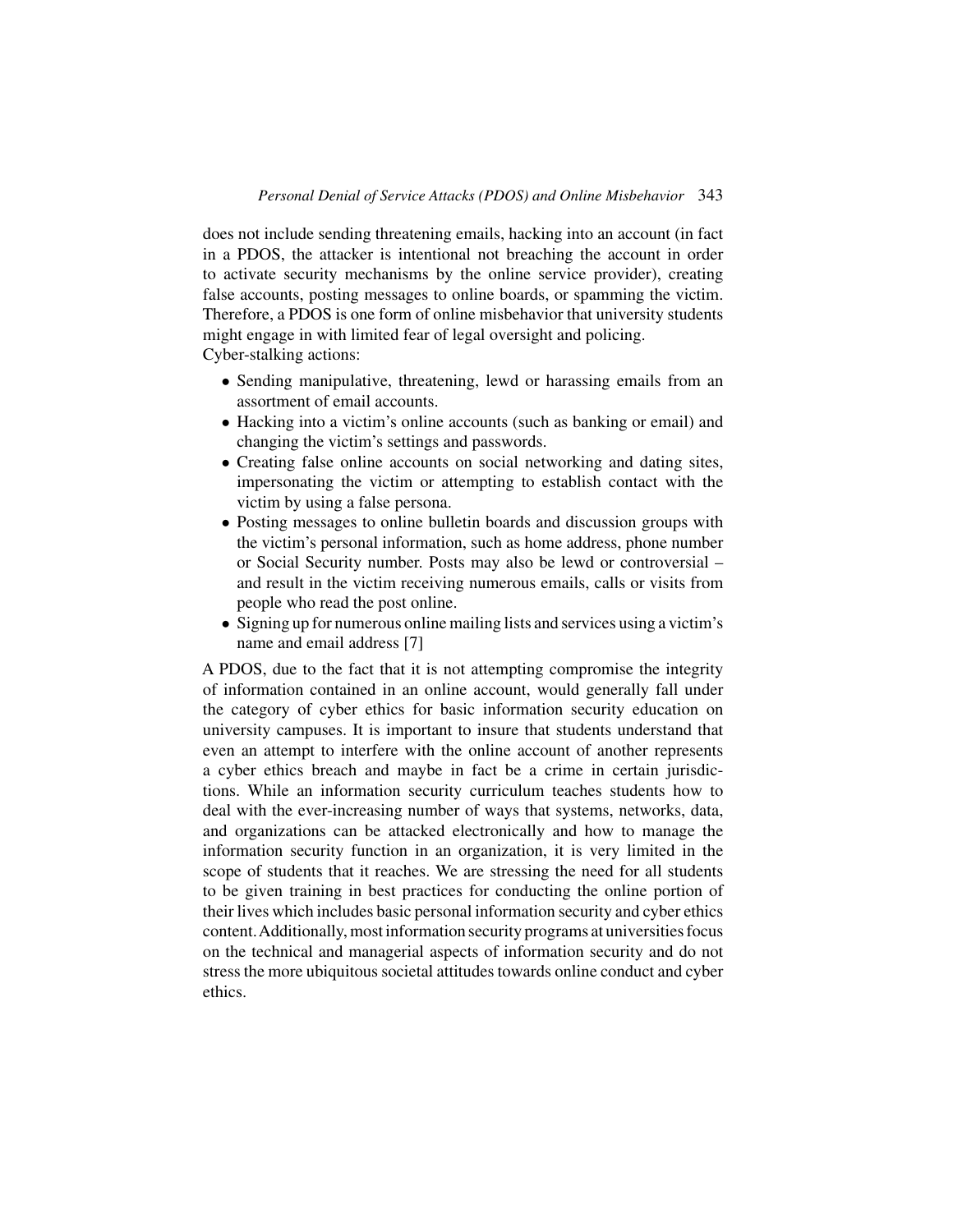# **3 Need for Cyber Ethics in Information Security Curricula**

In addition to the need for basic information security and cyber ethics training for all university students, a concerted effort is needed to incorporate more cyber ethics into information security curricula. While there is an increasing need for cyber security experts, there are limited qualified graduates [8]. There has been a recent increase in such programs in U.S. universities to address this need, but unfortunately the programs are strictly designed around the needs of corporations and government rather than person information security and cyber ethics.

The following is a brief introduction to typical information security curricula in the U.S. which shows that the emphasis is on technical and managerial skills training and not on the ethics of everyday Internet use and interaction with other users of online services. The National Security Administration (NSA) has two core academic accreditation programs: the Cyber Operations Program and the new Cyber Defense Program [8, 9]. These programs replace the existing Center of Excellence in Information Assurance Education (CAE IAE) and Center of Excellence in Information Assurance Research (CAE IAR) [9]. The Cyber Operations designation is seen as a symbol of excellence in offensive-based university curriculum. The program specifies both mandatory and optional knowledge units. Within the accreditation criteria, the university must include certain mandatory knowledge units, and 60% of the optional program content. Of all the required and optional knowledge units for this highly coveted program accreditation, ethics is not specifically listed in the academic content requirements, thus giving it a secondary role in the curriculum at best. Of the mandatory content, accredited programs must demonstrate coverage of low level programming, software reverse engineering, operating systems theory, networking, cellular and mobile communications, discrete math, an overview of cyber defense, information security fundamental principles, vulnerabilities, and legal topics. The optional program content includes programmable logic languages, FPGA design, wireless security, virtualization, large scale distributed systems, risk management of information systems, computer architecture, microcontroller design, software security analysis, secure software development, embedded systems, forensics, systems programming, applied cryptography, SCADA systems, HCI/Usable Security, Offensive Cyber Operations, and hardware reverse engineering.

The content in information security classes taught is always an open topic for discussion. Universities seek to isolate their exposure from the potential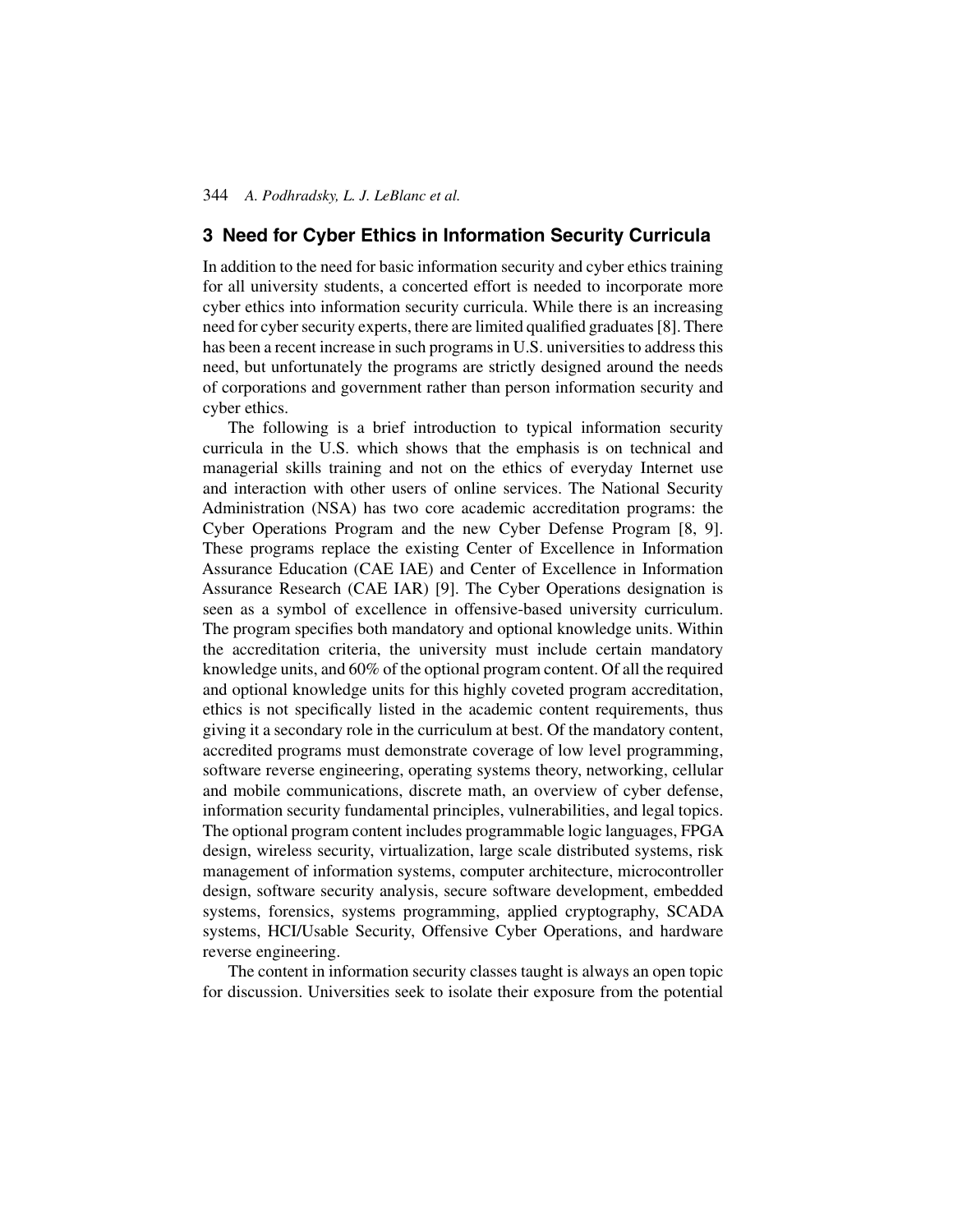harm such content can wreak on their networks and any liability for cyber crime committed by students in such classes. Any wrong application of the skills learned in such classes may result in very serious consequences (such as expulsion from school, criminal cases, even the cancelation of academic programs, etc. [10]. Cook et al. [10] conducted a series of interviews in eight information security teaching schools at the graduate and under graduate level and discussed real scenarios in which students have misused their cyber security expertise. The research stresses that the students should feel ethical responsibility about application of ethical hacking techniques outside the classroom, but unfortunately such content is overlooked in favor of technical and managerial skill sets. From their interviews, Cook, et al have suggested eleven guidelines from 'hard learned lessons' which include: '(a) providing appropriate context and ethical tone, (b) explain the downsides of inappropriate behavior, (c) policies should be unambiguous, enforced, and legally defensible, (d) encourage students to pause and reflect before acting, (e) avoid stupid mistakes, (f) provide an ethics lesson early in the program, (g) tell the positive story of the program before something bad happens, (h) make students part of the process, (i) provide safe environments for exploration and experimentation, (j) provide leadership, mentorship and role models, and (k) don't crush the enthusiasm of the students". [10]

One methodology for incorporating cyber ethics into an information security program is the introduction of students to ethical hacking techniques. With the growth of the Internet from computers to phones to tablets there is an increase in the types of security threats around the world, challenging the academic world to prepare qualified information security and information assurance professionals (graduates) who also incorporate ethics into their skill sets [11–13]. Such techniques build a sense of responsibility for the security of all online users as a whole and teach students to find vulnerabilities in a responsible manner, including the reporting of those vulnerabilities to the appropriate parties. Teaching students how to attack systems and networks for the purpose of reporting vulnerabilities creates well rounded and ethical hackers who know more than just defensive techniques for information security [14–16]. Trabelsi and Ibrahim [17], researchers from the United Arab Emirates, have created a case study on "implementing comprehensive ethical hacking hands-on lab exercises" which include three Denial of Service (DOS) attacks: the TCP SYN flood attack, the Land attack, and the Teardrop attack. Trabelsi and Ibrahim have also suggested eight steps for educators and academic organizations (that deal offer information security courses) to minimize their liability related to student misbehavior online and stressed the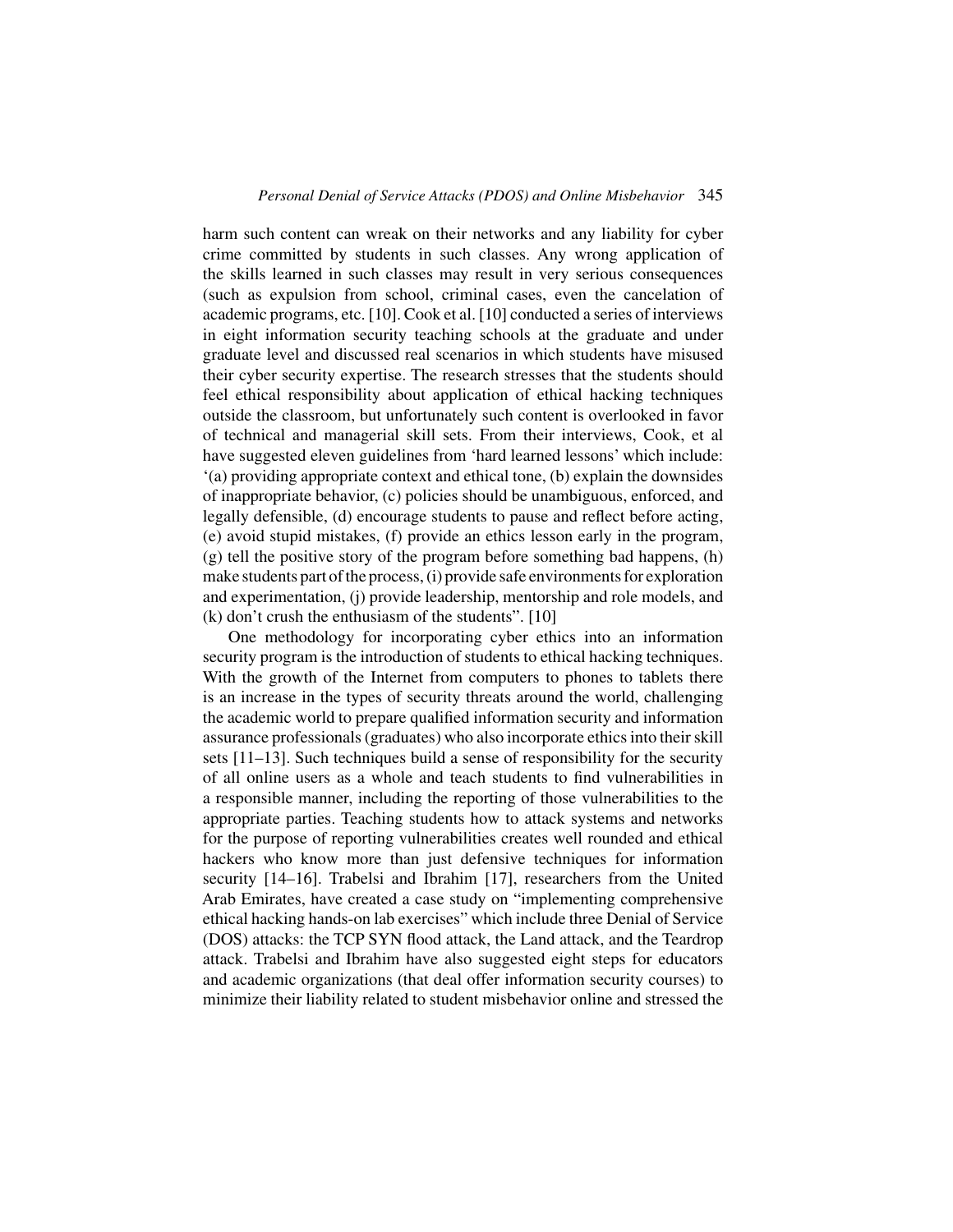importance of cyber ethic [17]. Curbelo and Cruz [18], who analyzed topics for the development of information security and information assurance courses, argue that the ethics of offensive hacking cannot be taught as a single course and should be integrated throughout a curriculum. While information security curricula can be improved with more emphasis on cyber ethics, the case can be made for all university students to undergo basic information security training.

Another approach for introducing ethics, in addition to its inclusion in traditional information security programs through ethical hacking training, is the dissemination of information security concepts into other programs and coursework. White, et al. [13] discuss the process by which they changed their existing computer science curricula at the United States Air Force Academy by introducing various security related subjects into their traditional computer science courses. Their work promotes the notion that information security should be introduced throughout all introductory computer science courses with a particular focus on the "ethical and legal issues surrounding hacking and viruses" (White et. al, 1997). AlMalki and Al-Falayleh [19](2013) created an ethical hacking case study for teaching cyber using the systems and networks at the American University in the Emirates (AUE). They sniffed the AUE's network packets using a Man in the Middle attack (MitM) and were able to capture usernames and passwords of various AUE affiliated email accounts, POP3 email accounts, and AUE's Facebook credentials. They were also able to obtain some voice calls of the University's call center. This hacking was done for the purpose of creating the case study as well as exposing vulnerabilities. AlMalki and Al-Falayleh's work represents an example of ethical hacking content that can be incorporated into traditional defensive-orient information security courses for the purpose of a cyber ethics discussion.

The incorporation of ethical hacking into information security curricula does have its potential drawbacks, but in our opinion these are overshadowed by the gains in terms of the skill sets developed by students and the content of cyber ethics exposure they also receive. Many researchers agree that teaching hacking is a dangerous gamble and may involve many legal issues which may allow students to make incorrect decisions thereby creating liability for all parties involved (the student, the instructor, and the university). Separate work by Hartley, Livermore, and Durant [20–22] indicates that 90% of information security attacks happens from within an organization. This leads to the question of whether any "hacking" should be deemed acceptable within a university's network or systems. Wulf [23] indicates that "A problem with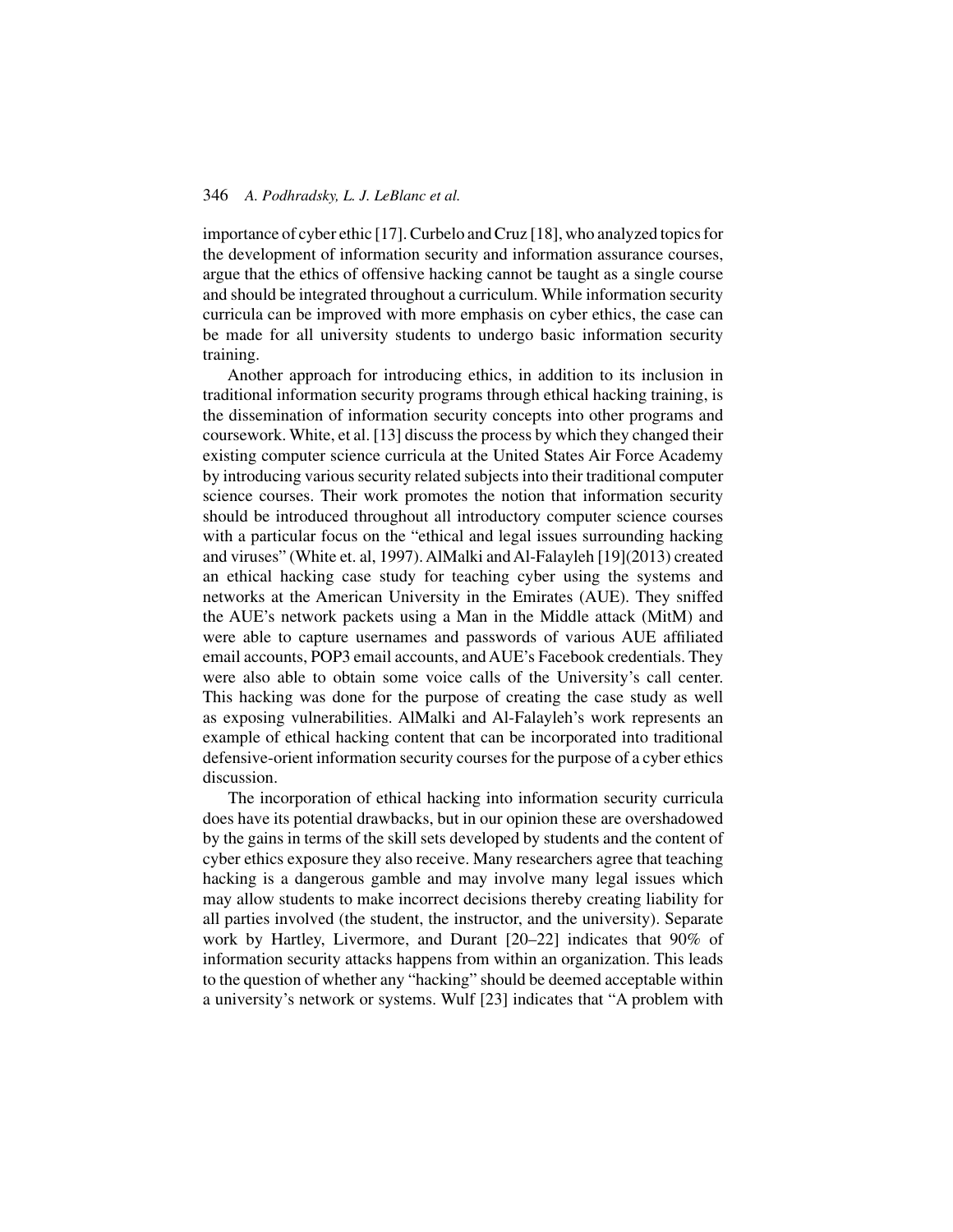teaching undergraduate students using this (hacking) approach is that the instructor is effectively providing them with a loaded gun". According to Gross [24], "A hacker is anybody looking to manipulate technology to do something other than its original purpose. That's not necessarily a bad thing." There are numerous "grade changing" and similar cases at lower levels of the educational system involving easily implemented technologies, such as hardware or software keystroke loggers, where students took advantage of their technical knowledge in an unethical or criminal fashion. [25–28] As noted previously, although there is some risk involved with the introduction of ethical hacking to students, the benefits outweigh the risks. In addition, the troubling cases described above lend support to the notion that many students possess the technical skills to conduct attacks such as a PDOS or similar unethical online behavior in a university setting.

The Los Angeles Unified School District (LAUSD) recently initiated a \$1 billion effort to provide every student in the LA area with an Apple iPad, thereby allowing students from low-income families to have equal access to such technology. [29] The devices were "locked down" so as to restrict access to certain websites and content and also were restricted to the school district's networks. Students were allowed to posses the devices outside of school, but the restrictions were intended to prevent device misuse and limit school district liability for such. In the Theodore Roosevelt High School, one of the first schools to participate in this program, 300 of the devices were hacked within the first week of program implementation.[30] Within this very short time period, students found a way to use their iPads for unrestricted personal use by deleting their personal profile information. Removing the personal profile information allowed the devices to be used on any network and access any website or information they chose. [30, 31] Stories such as these make the case again the teaching of ethical hacking in information security programs, but certainly make the case for cyber ethics and basic information security education for students at the university level.

# **4 Example of the PDOS Attack: A Need for Information Security Education for all Students**

The case of a PDOS attack, as previously defined, represents an example of the type of cybercrime that can occur on a university campus. A cybercrime that is easily perpetrated and very hard to detect until it has been successfully carried out. Such attacks, which utilize online security mechanisms built into services that users access to "lock out" the rightful owner of an account,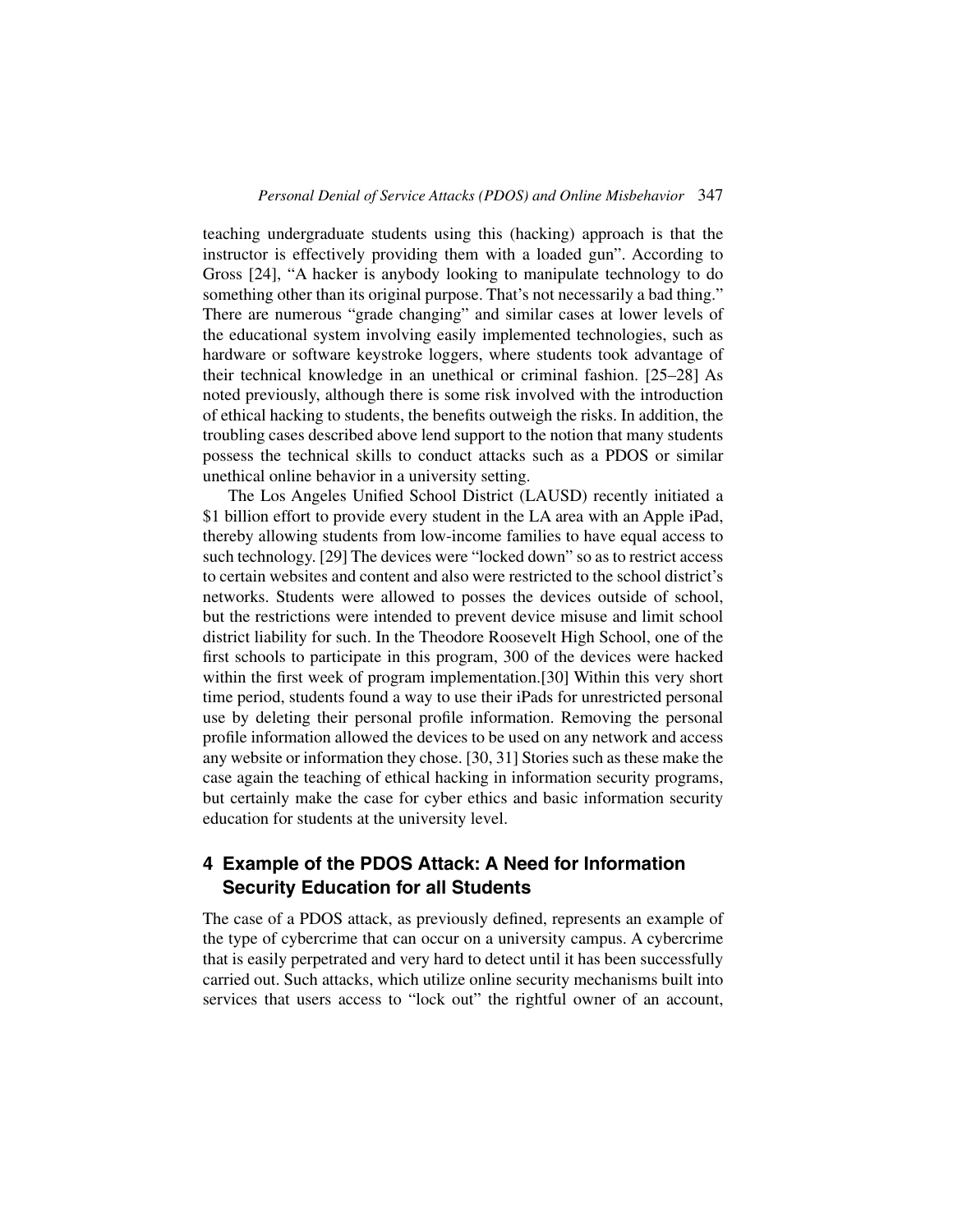are easily perpetrated through a web browser, difficult to track due to IP address masking strategies, and represent an easy cyber crime to perpetrate on a university campus. While a simple PDOS attack can be conducted with nothing more than information that is readily available online, such as an email address, a more targeted PDOS attacks could be conducted when you integrate social engineering practices to acquire additional account information about a potential attack victim. Due to the fact that an attacker intentionally attempting to unsuccessfully login to a victim's online account appears to be normal Internet traffic on a university network, a PDOS, much like a lot of personal information security-related cybercrimes including phishing scams and the like, are not discovered until after it is too late for university network administrators to track properly and identify the attacker. In the book by the famous hacker and security expert Kevin Mitnick, "The Art of Deception: Controlling the Human Element of Security", the author discusses how people can be seen as the weakest link in security. [32] Even with limited knowledge of information security and the technical aspects of the Internet, a university campus environment would allow a student to gain enough information about what online services/websites another student uses in order to carry out an attack such as a PDOS. Gaining information on where an intended victim banks online or what online email service provider they use is as simple as shoulder surfing in a computer laboratory or dormitory room. It does not take a large amount of information, some of which is publicly available such as university email addresses, to conduct a PDOS. Social engineering and security awareness programs must become a common theme in university curricula for all students, regardless of their chosen field of study in order to address the ease with which attacks such as a PDOS can be conducted. Teaching only the technical side of information security in focused programs does not allow for the dissemination of information regarding personal information security and best practices for students when accessing online accounts.

In order to help ascertain the propensity of students to commit a cybercrime such as a PDOS, the authors developed a few survey questions related to account security breaches and attitudes of students towards them. These questions were included in a larger set of survey questions related to information security that were given to classes at four universities as part of a larger body of information security research by the authors. In order to have a "control group" with which to compare student answers to, the survey was also given to a group of law enforcement professionals attending a training seminar on cybercrime. The university students were all undergraduate students with two sets of them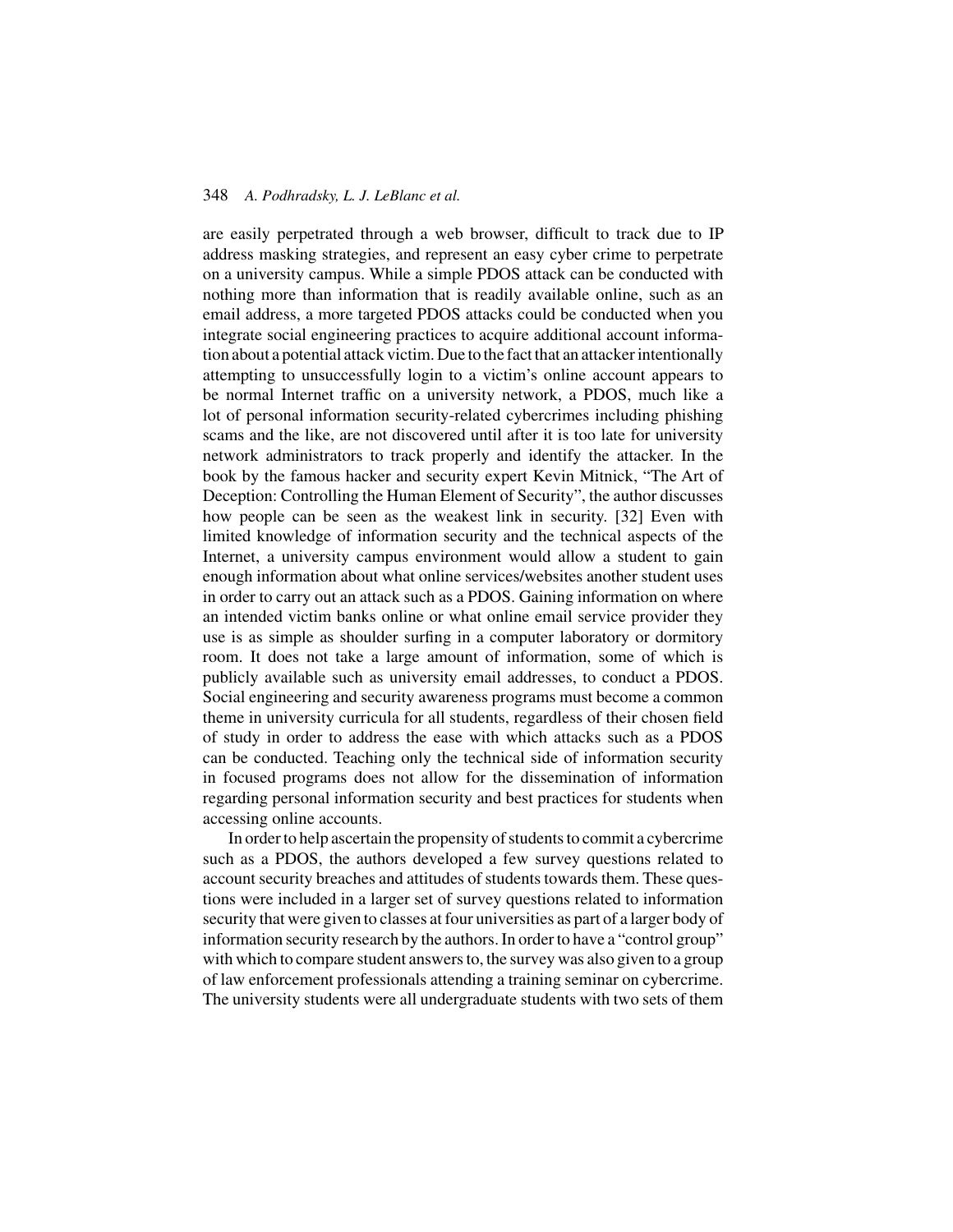in computing/technical areas of (information science and information security) and two sets of them in business school programs. The goal of this limited survey was "proof of concept" in that the authors sought to support the notion that students do attempt to commit cybercrimes such as an account breaches (which might be considered a proxy for a PDOS), but in general believe that such crimes are not worth investigating if they occur. Some of the results are briefly discussed in an informal fashion below in order to bolster the argument for increased information security and cyber ethics training in universities for all students, not because the survey was the focus of this work.

As an example, a question in the survey was: "Have you ever attempted to login into another person's online account (email, online service, ecommerce website, etc.) without their permission?" In this question, and with the other questions of the survey, the account breach is a proxy for a PDOS. If a student attempts to log on to another's online account without permission, that same student may actually be committing a PDOS through a few unsuccessful attempts. Interestingly enough, 47% of the 115 total undergraduate students who answered this question said yes. In comparison, only 15% of the 60 law enforcement officials said yes. One might infer three possible reasons for the difference between the grouped sets of respondents. The first could be due to an age differential since the students were generally in their teens and early twenties in age while the ages ranged broadly from these same ages to fifties and sixties with the law enforcement officials. The differences in age might be incorporated in the next two reasons though. A second possible reason could be the potentially higher level of skill with respect to the Internet technologies and the ease with which such technology is used by the students when compared to the law enforcement officials. A third possible reason deals with attitudes and cyber ethics and legalities: that the students saw less of an ethical or legal problem with attempting to log onto someone else's account than the law enforcement officials. Regardless of which reason had the most impact on the question's results, it is clear that such an attempted cybercrime (account breach) is one that does occur with some regularity on university campuses.

A second question from the survey was directly related to the one previously described and asked: "If you answered yes to question one, was this attempt done in a joking fashion or as some sort of challenge to see if you could be successful?" Of the students who answered yes to the first question, 70% answered yes to this follow-up one. This is in comparison to 100% of the law enforcement officers. If one is to surmise that attempting an account breach as a joke or a challenge portends no malice towards the account's owner, then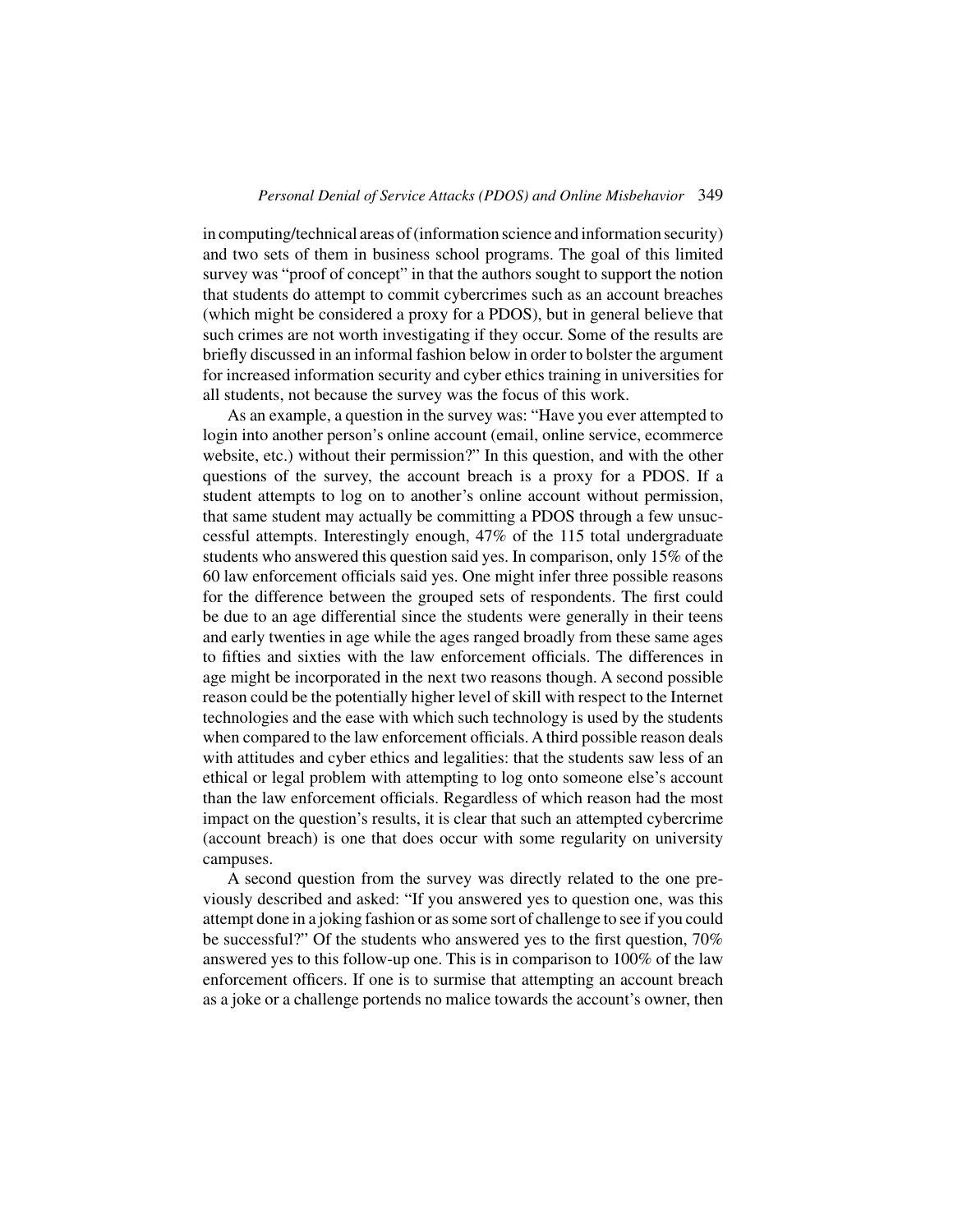approximately 14 percent (30% of the 47% who answered yes to question one) of all surveyed students attempted at least one account breach with some form of malice as the intent. This result in particular provides support for the inclusion of information security and cyber ethics training for all university students.

A third question asked: "Are you aware of any laws relating to the process of attempting to use another person's online account?" This question is directed at discerning student awareness of the legalities of account breaches (as a proxy for the legalities of personal information security in general). Interestingly enough, 57% of the students answered yes to this question while only 47% of the law enforcement officers did. A greater awareness of the legal ramifications among the students only makes the result of question two even more troubling. The answer to this third question is further illuminated with the fourth survey question: "If you answered yes to question three, do you consider such laws deterrents (meaning that they would prevent you or other people from attempting such an activity because there would be a real possibility of being caught and prosecuted)?" In this case, less than half of the students responding (45%) thought that such laws were deterrents which coincides with the percentage of the law enforcement officials (46%). One can surmise from the results of these two questions that even though laws may exist in certain jurisdictions prohibiting the attempt of an online account breach, students do not take such laws as serious deterrents (and law enforcement does not as well).

Directly related to questions three and four, a fifth question asked: "If no malice is intended when attempting to log on to another person's online accounts, do you think it is a useful activity for law enforcement to investigate and pursue prosecution for such activities?" Again, the answers of the students were similar to those of law enforcement officials: 70% of students answered yes and 76% for law enforcement. This question addresses the sensitivity of students to an attempted breach on their own accounts. In other words, if a student believes that someone attempting to log onto their account without permission is a violation of their person information security, they would most likely answer yes to this question. The answers to this question are also interesting in light of the fact that both students and law enforcement do not believe existing laws to be deterrents. Despite this notion, they still want such breaches investigated and prosecuted if discovered.

A final question explores the propensity of university student to utilize a common tactic for obtaining account information to attempt an account breach. This question asked: "Have you ever employed a social engineering tactic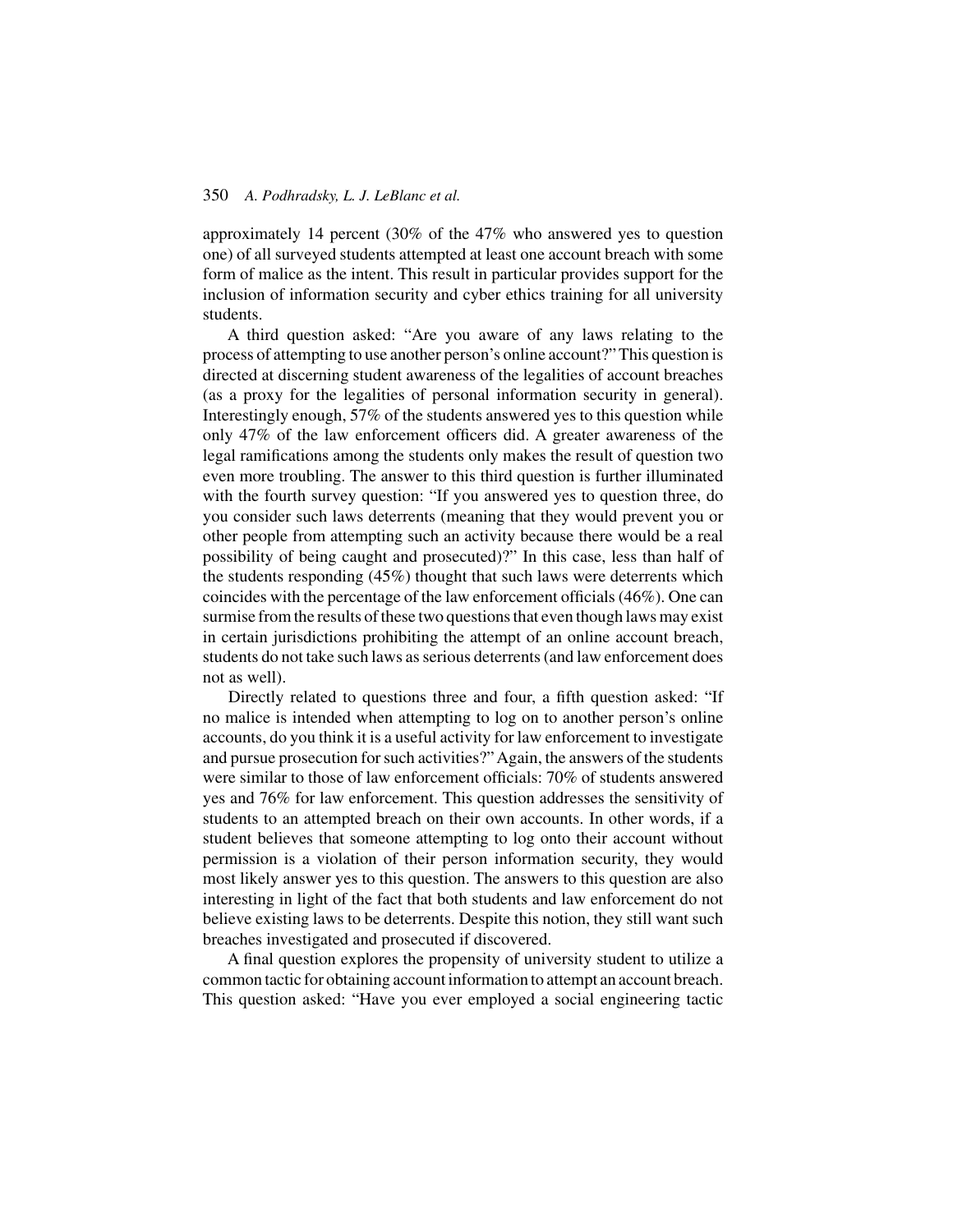to acquire someone else's account credentials?" The results of this question show that 16% of the students surveyed answered yes and only 7% of law enforcement did likewise. The 16% is similar to the 14% figure previously derived for the percentage of students attempting breaches with some form of malice. The results of this question make intuitive sense since one would assume that social engineering is the easiest tactic to deploy when attempting to obtain online account information from another student in a university environment.

While these questions were limited in scope and were part of a larger information security research survey, they do provide some evidence that cyber crimes such as a PDOS occur on university campuses. They also provide further evidence that students do not want to become victims of such crimes, as evidenced by the result in question five. These two pieces of evidence, when put together, provide support for the inclusion of basic information security in a personal context for university students. The survey questions also bring to light then need for instruction in cyber ethics. The fact that students do not think laws are deterrents creates the need for developing a sense of personal online responsibility and good practices for the university student body.

## **5 Summary**

In the context of university campuses, where students unlimited access to Internet connectivity and are in close proximity with one another, there is great potential for cyber crime to occur. We examined the need for personal information security and cyber ethics training for all university students. This need is examined in light of the nature of certain types of cyber crime, such as a Personal Denial of Service attack, which are easily perpetrated and difficult to track or prosecute. In addition, the need for increased focus on cyber ethics in information security curricula on these same university campuses, in the form of ethical hacking training, is also addressed by the authors.

# **References**

- [1] F. Cohen, 'Computer Viruses', Doctoral Dissertation, University of Southern California, 1985.
- [2] M. Zenko, 'Admiral Michael Mullen: Farewell and Thank You', Retrieved from http://globalpublicsquare.blogs.cnn.com/2011/09/29/ admiral-michael-mullen-farewell-and-thank-you/ on May 29, 2014, 2011.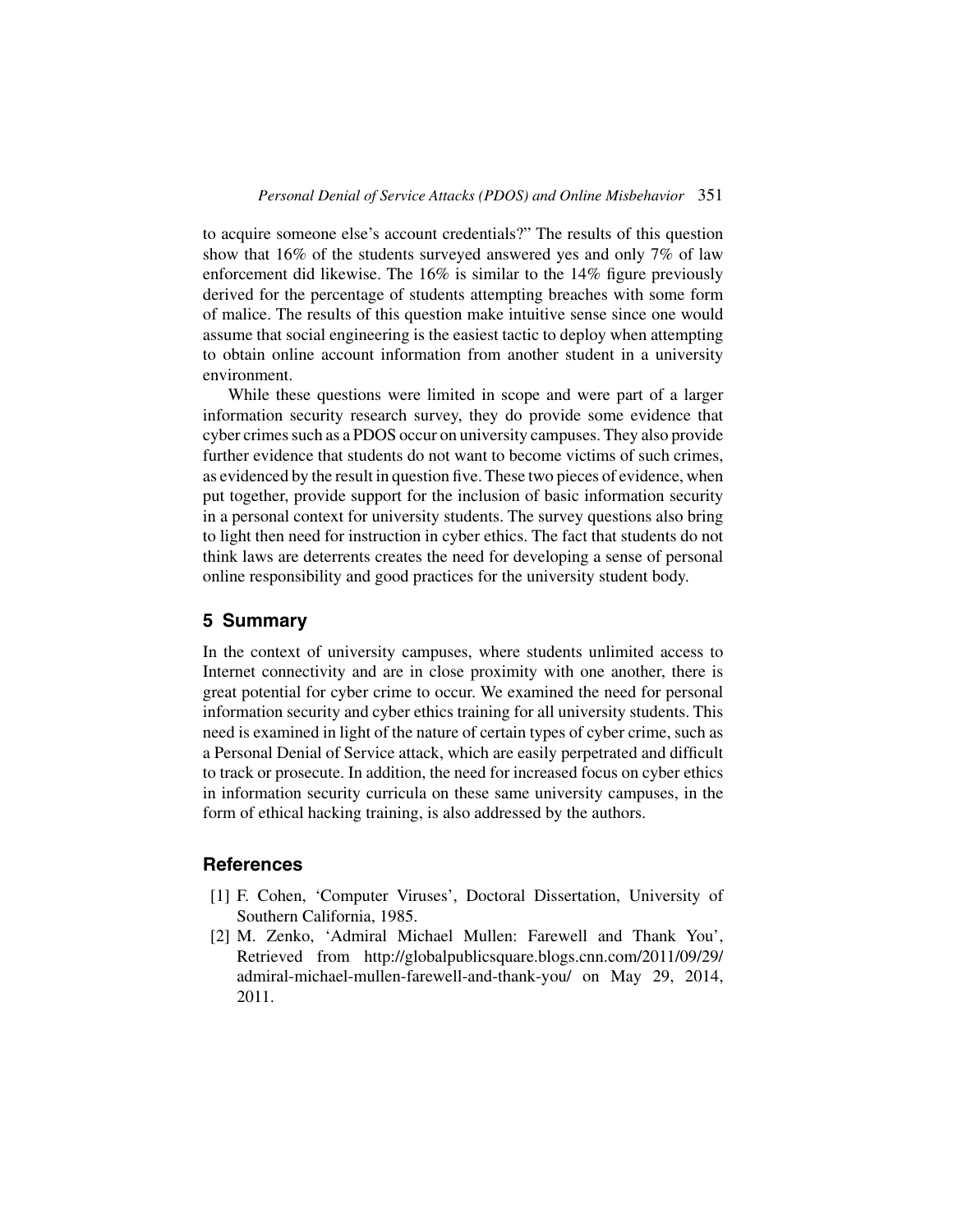- [3] White House, 'The Comprehensive National Cybersecurity Initiative', Retrieved from http://www.whitehouse.gov/issues/foreignpolicy/cybersecurity/national-initiative on 29 May 2014, 2012.
- [4] National Security Administration, 'National Centers of Academic Excellence', Retrieved from http://www.nsa.gov/ia/academic outreach/ nat cae/index.shtml on 29 May 2014, 2013.
- [5] M. Bartolacci, L. LeBlanc, A. Podhradsky, 'Personal Denial Of Service (PDOS) Attacks: A Discussion and Exploration of a New Category of Cyber Crime', *Journal of Digital Forensics, Security and Law*, In Print, 2014.
- [6] L. Cohen, M. Felson, 'Social change and crime rate trends: A routine activity approach', American Sociological Review, 588–608, 1979.
- [7] Privacy Rights Clearinghouse, 'Are You Being Stalked?', Retrieved from https://www.privacyrights.org/are-you-being-stalked on 29 May 2014, 2014.
- [8] M. Schwartz, 'Cybersecurity Expert Shortage Puts U.S. A Risk' Retrieved from www.informationweek.com on May 15, 2014, 2010.
- [9] National Security Administration, 'Criteria for Measurement for CAE / Cyber Operations Retrieved from www.nsa.gov/academia/nat cae cyber ops/nat cae co criteria.shtml on May 29, 2014, 2012.
- [10] T. Cook, G. Conti, D. Raymond, U. Stated, M. Academy, 'When Good Ninjas Turn Bad: Preventing Your Students from Becoming the Threat', Proceedings of the 16th Colloquium for Information Systems Security Education, 61–67, 2012.
- [11] S. Bratus, A. Shubina, M. Locasto, 'Teaching the Principles of the Hacker Curriculum to Undergraduates', 31<sup>st</sup> ACM Technical Symposium on Computer Science Education, ACM, doi:10.1145/1734263.1734303.
- [12] D. Carnevale, 'Basic Training for Anti-Hackers: An intensive summer program drills students on cybersecurity skills', Chronicle of Higher Education, 2, 5, 2005.
- [13] M. White, D. Ph, C. Gregory, L. Cohen, 'Security Across the Curriculum Using Computer Security to Teach Computer Science Principles' Internet Beseiged, ACM Press, 1997.
- [14] K. Arnett, M. Schmidt, 'Busting the Ghost in the Machine', Communications of the ACM, 92–95, 2005.
- [15] M. Dornseif, F. Gartner, T. Holtz, M. Mink, 'An Offensive Approach to Teaching Information Security: Aachen summer school applied IT security', Technical Report AIB 205.02.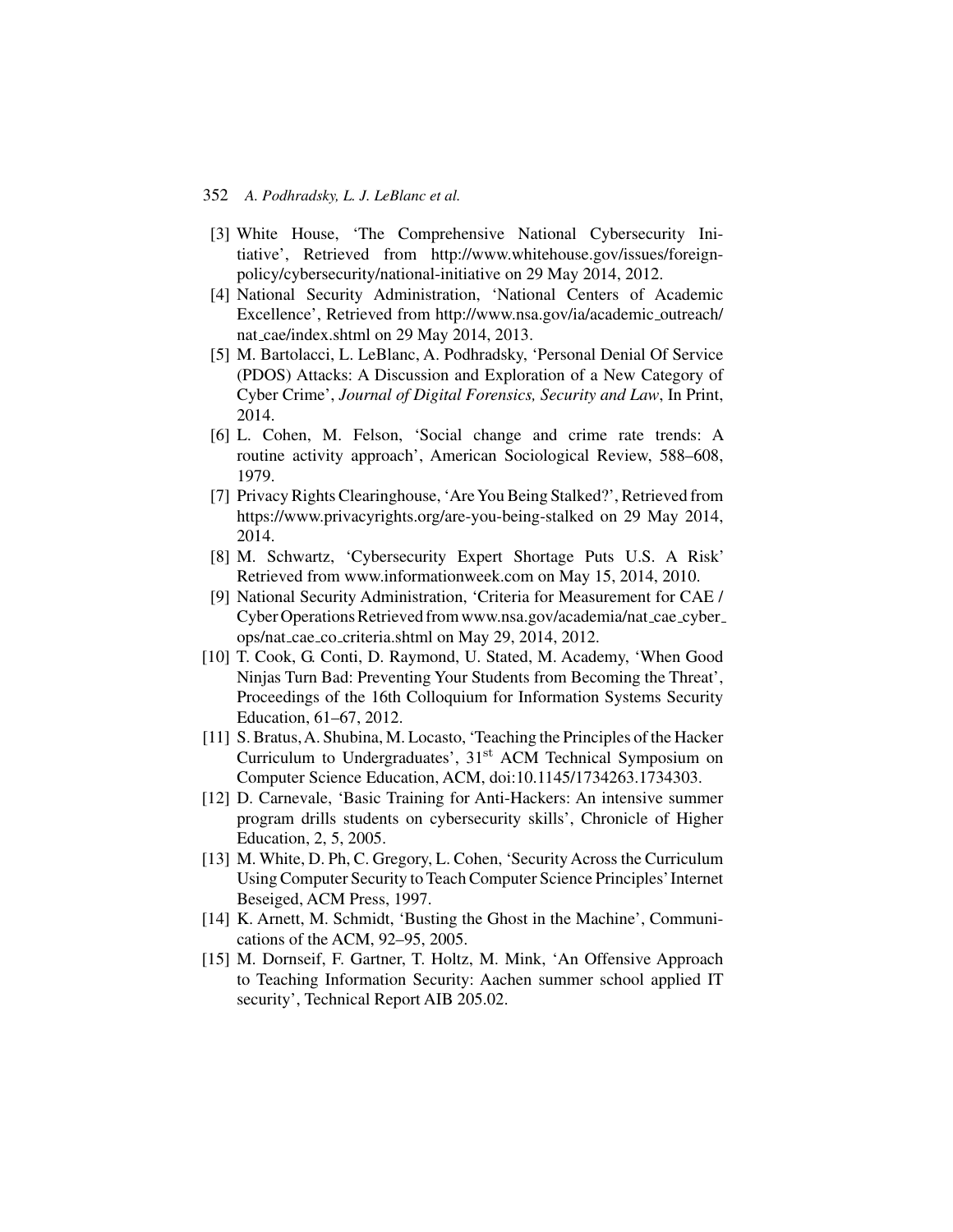- [16] G. Vigna, 'Teaching Hands-on Network Security: Testbeds and Live Exercises', Journal of Information Warfare, 2(3), 8–24, 2003.
- [17] Z. Trabelsi, W. Ibrahim, 'A Hands-on Approach for Teaching Denial of Service Attacks: A Case Study', Journal of Information Technology Education: Innovations in Practice, 12, 299–319, 2013.
- [18] M. Curbelo, A. Cruz, A. 'Faculty Attitudes Toward Teaching Ethical Hacking to Computer and Information Systems Undergraduates Students', Eleventh LACCEI Latin American and Caribbean Conference for Engineering and Technology - Innovation in Engineering, Technology and Education for Competitiveness and Prosperity, 1–8, 2013
- [19] M. AlMalki, M. Al-Falayleh, 'Ethical Hacking and Security Awareness: An Ounce of prevention is worth a pound of cure', Proceedings of Secure Abu Dhabi Conference, 2013.
- [20] R. Hartley, 'Ethical Hacking: Teaching Students to Hack?', Doctoral Dissertation, East Carolina University, 2006.
- [21] J. Livermore. 'What are Faculty Attitudes Toward Teaching Ethical Hacking and Penetration Testing?', Procedings of the 11<sup>th</sup> Colloquim for Information System Security Education, 2007.
- [22] A. Durant, 'The Enemy Within'. Business *XL*, 2007.
- [23] T. Wulf, 'Teaching ethics in undergraduate network', Consortium for Computing Sciences in College, 19(1), 2003.
- [24] D. Gross, 'Mafiaboy" breaks silence, paints "portrait of a hacker', *CNN.com*, Retrieved on May 18, 2014, 2011.
- [25] AssociatedPress, 'Monroe High School Students Caught Changing Grades'Retrieved from www.KOMONews.com on May 21, 2014, 2014.
- [26] M. Birnbaum, J. Johnson, 'Students at Potomac school hack into computers; grades feared changed', The Washington Post, 2010.
- [27] C. Gofford, 'Cheating scandal: Newport-Mesa official resigns to protest expulsions', LA Times, 2014.
- [28] R. Wilkins, 'Grade-altering scheme sends ex-Purdue student to jail, 2nd student sentenced for hacking professors' computers', Retrieved from Jconline.com on May 2, 2014, 2014.
- [29] H. Blume, S. Ceasar, 'Teachers union members, parents protest \$1-billion iPad plan. Los Angeles Times, 2013.
- [30] H. Blume, 'LAUSD halts home use of iPads for students after devices hacked', Los Angeles Times, 2013.
- [31] A. Watters, 'Students Are "Hacking" Their School-Issued iPads: Good for Them. The limitations imposed on these devices inhibit students' natural curiosity', The Atlantic, 2013.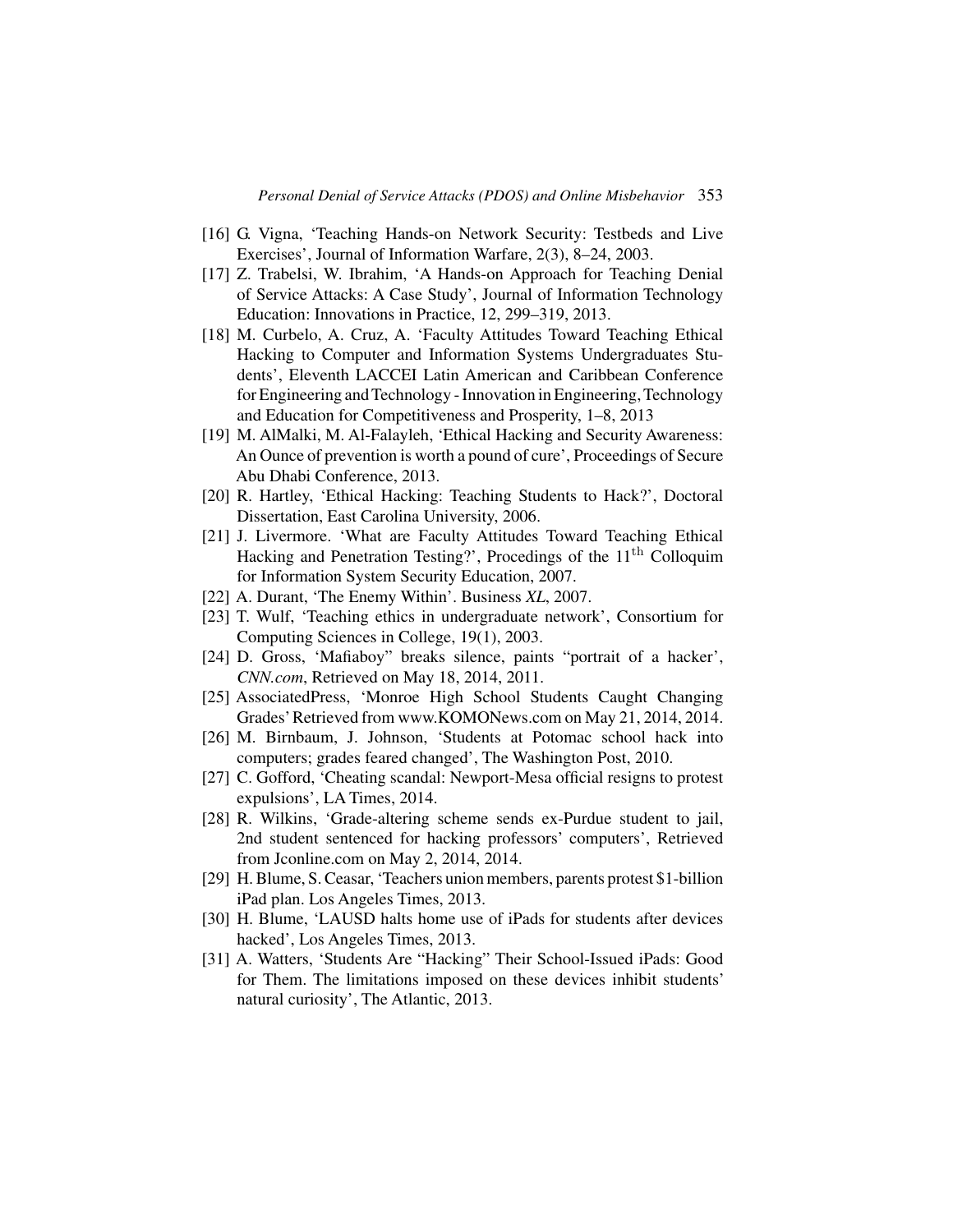[32] K. Mitnick, W. Simon, The art of deception: Controlling the human element of security, John Wiley and Sons, 2001.

# **Biographies**



**Ashley Podhradsky** is an Assistant Professor of Information Assurance and Forensics at Dakota State University in Madison, South Dakota. She received her D.Sc in Information Systems from Dakota State, with a specialization in information assurance and computer security. Her research interest include cyber security, specifically digital forensics. She has served as a guest editor for the Journal of Mobile Network Design and Innovation and the Journal of Interdisciplinary Telecommunications and Networking, both were special issues on Cyber Security. She is also the lead investigator at a security consulting firm in the Midwest.



**Larry J. LeBlanc** is a Professor of Operations Management in the Owen Graduate School of Management at Vanderbilt University. He received his Ph.D. from Northwestern University in Industrial Engineering/Management